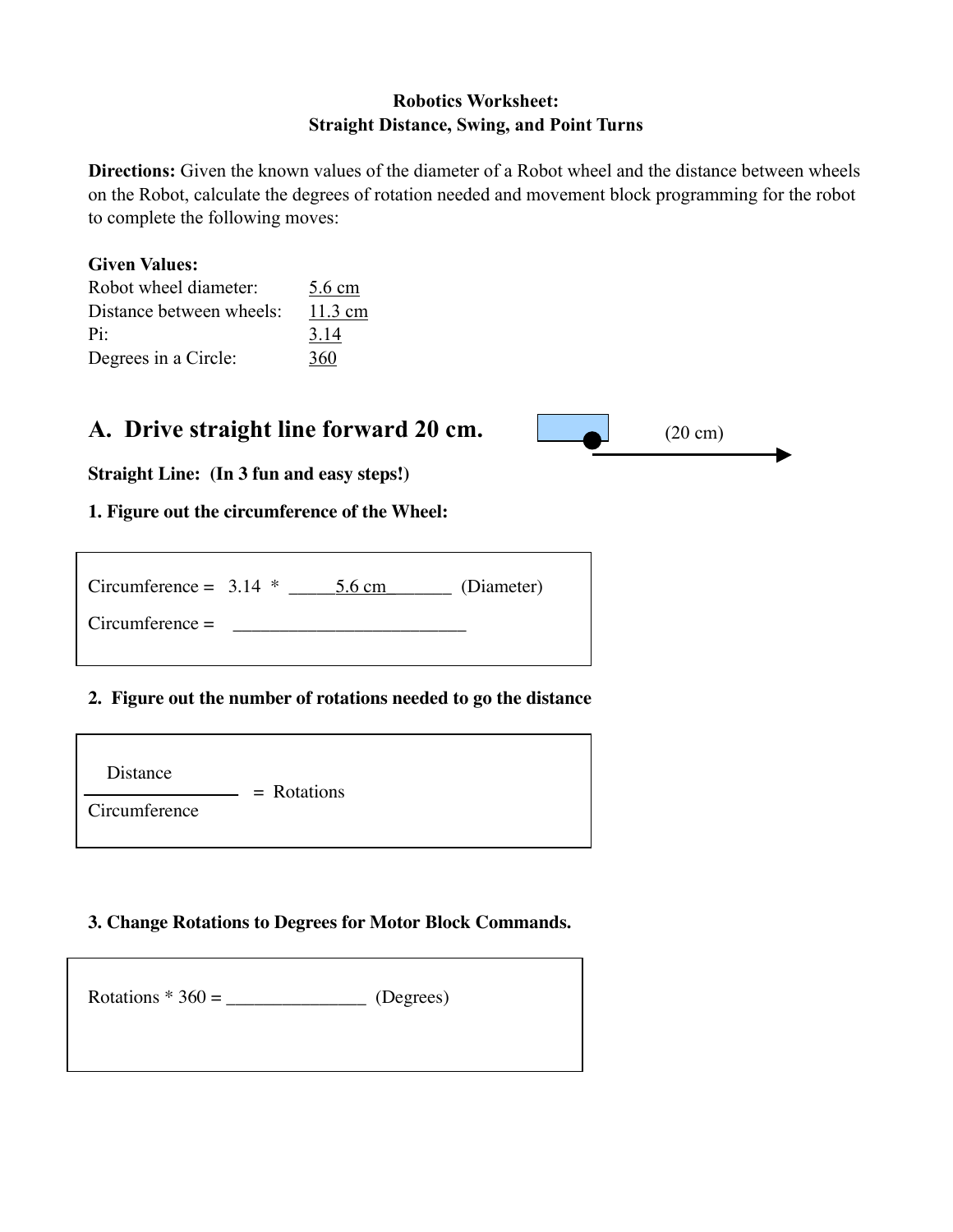

# B. Swing Turn Left 45 degrees.

**Swing Turn: (In 5 fun but not so easy steps!)**

## **1. Figure out the circumference of the Wheel:**

| Circumference = $3.14$ * | 5.6 cm | (Diameter) |
|--------------------------|--------|------------|
| $Circumference =$        |        |            |

#### **2. Calculate the Circumference of the big circle the robot would make if it turned all the way around in a swing turn.**

Big Circumference = 3.14 \* Distance Between Robot Wheels \* 2

#### **3. Calculate the arc segment the robot wheel has to travel to make the swing turn:**

Degree of Turn \* Big Circumference = Arc Segment 360

## **4. Figure Out wheel rotations needed to travel arc segment:**

Arc Segment

 $=$  Rotations Wheel Circumference

## **5. Change Rotations to Degrees for Motor Block:**

Rotations  $*360 =$  (Degrees)

## 6. Decide which wheel to rotate:

Turning Left -> use wheel on right side of robot Turning Right -> use wheel on left side of robot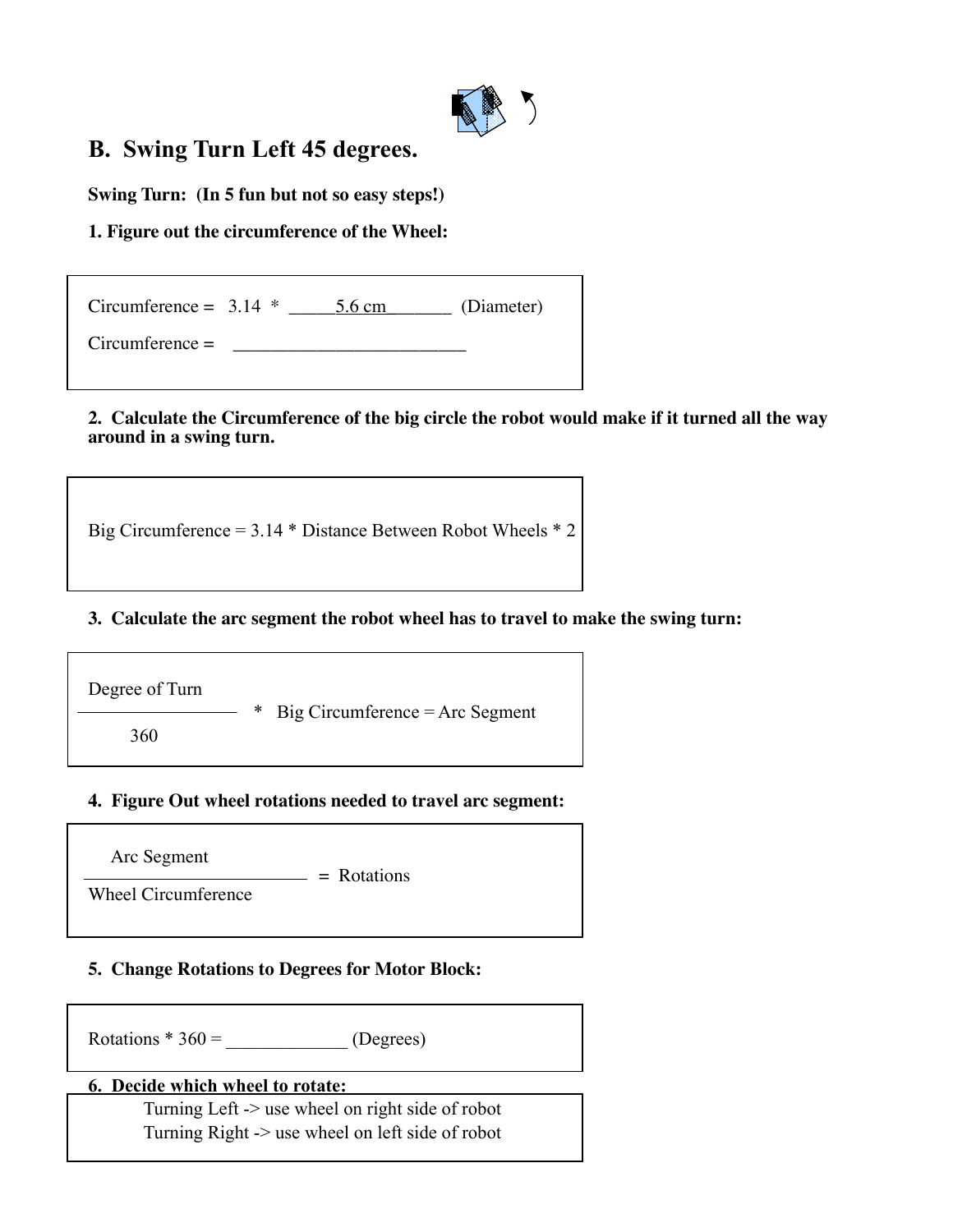# C. Point Turn Right 180 degrees.



Point Turn (In 5 easy and fun steps!)

## **1. Figure out the circumference of the Wheel:**

 $Circumference = 3.14 *  $\underline{\hspace{1cm}} 5.6 \text{ cm}$  (Diameter)$ 

 $Circumference =$ 

#### **2. Calculate the Circumference of the big circle the robot would make if it turned all the way around in a point turn.**

Big Circumference = 3.14 \* Distance Between Robot Wheels

## 3. Calculate the arc segment the robot wheel has to travel to make the swing turn:

Degree of Turn

 $Big$  Circumference  $=$  Arc Segment

360

## 4. Figure Out wheel rotations needed to travel arc segment:

Arc Segment

 $=$  Rotations Wheel Circumference

## **5. Change Rotations to Degrees for Motor Block:**

Rotations  $*360 =$  (Degrees)

## 6. Decide which wheels to rotate:

Turning Left ->

Right wheel forward Number of Degrees, Left wheel backward Number of Degrees. Turning Right ->

Left wheel forward Number of Degrees, Right wheel backward number of Degrees.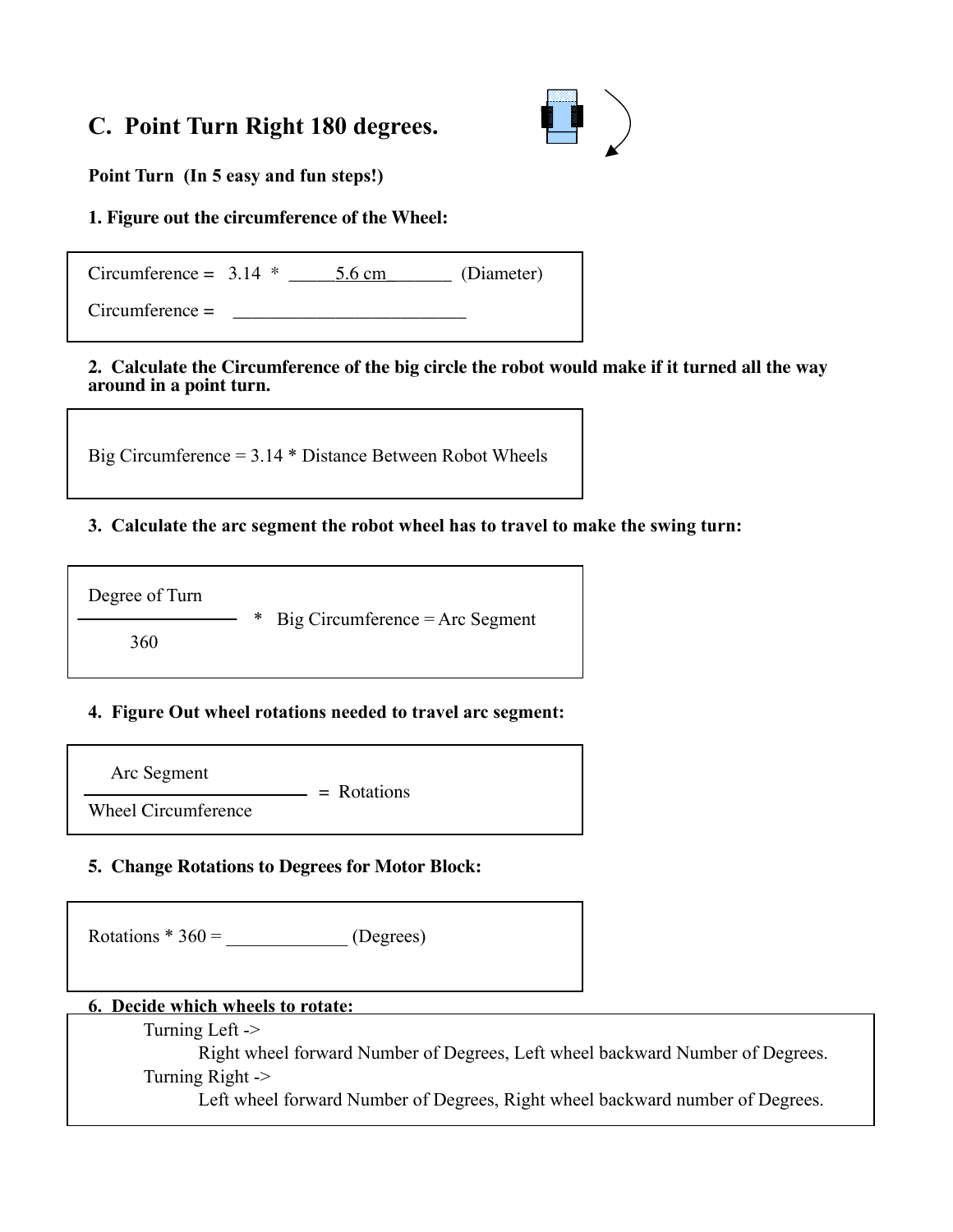# D. Straight line backward 9 cm. (9 cm)



**Straight Line: (In 3 fun and easy steps!)**

## **1. Figure out the circumference of the Wheel:**

 $Circumference = 3.14 * 5.6 cm$  (Diameter)

Circumference = \_\_\_\_\_\_\_\_\_\_\_\_\_\_\_\_\_\_\_\_\_\_\_\_\_

#### **2. Figure out the number of rotations needed to go the distance**

Distance

**Circumference** 

## **3. Change Rotations to Degrees for Motor Block Commands.**

Rotations \* 360 = \_\_\_\_\_\_\_\_\_\_\_\_\_\_\_ (Degrees)

 $=$  Rotations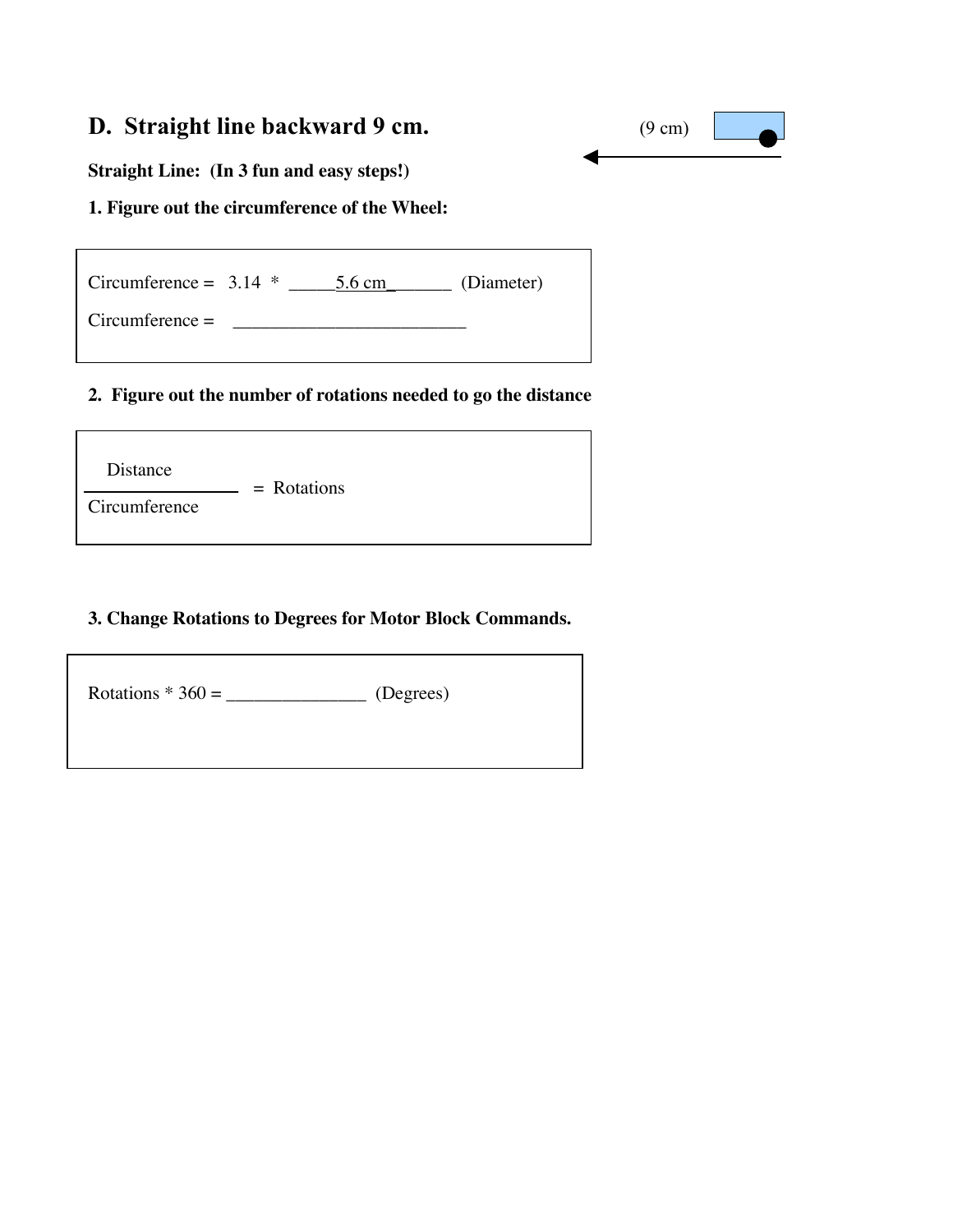# OH MYGOODNESS!!! How do I do these problems???

Here is a guide to the formulas and process for solving straight line, swing, and point turn problems

**Straight Line: (In 3 fun and easy steps!)**

**1. Figure out the circumference of the Wheel:**

| Circumference = $3.14$ * | $5.6 \text{ cm}$ | (Diameter) |
|--------------------------|------------------|------------|
| $Circumference =$        |                  |            |

## **2. Figure out the number of rotations needed to go the distance**

| Distance      | $=$ Rotations |  |
|---------------|---------------|--|
| Circumference |               |  |

## **3. Change Rotations to Degrees for Motor Block Commands.**

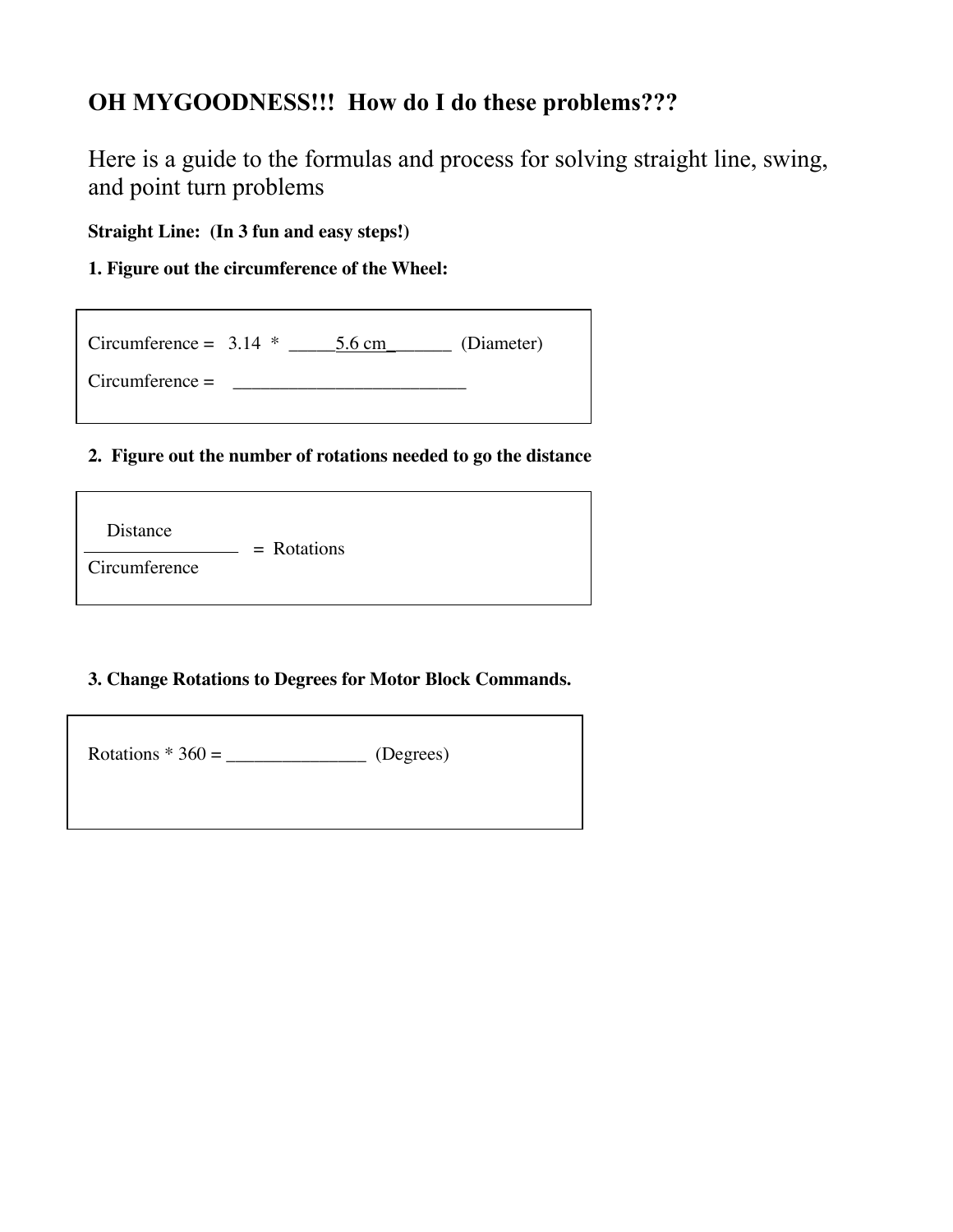#### **Swing Turn: (In 5 fun but not so easy steps!)**

#### **1. Figure out the circumference of the Wheel:**

| Circumference = $3.14$ * | 5.6 cm | (Diameter) |
|--------------------------|--------|------------|
| $Circumference =$        |        |            |

#### **2. Calculate the Circumference of the big circle the robot would make if it turned all the way around in a swing turn.**



## 3. Calculate the arc segment the robot wheel has to travel to make the swing turn:



## 4. Figure Out wheel rotations needed to travel arc segment:



## **5. Change Rotations to Degrees for Motor Block:**

Rotations \* 360 = \_\_\_\_\_\_\_\_\_\_\_\_\_ (Degrees)

## 6. Decide which wheel to rotate:

Turning Left -> use wheel on right side of robot Turning Right -> use wheel on left side of robot